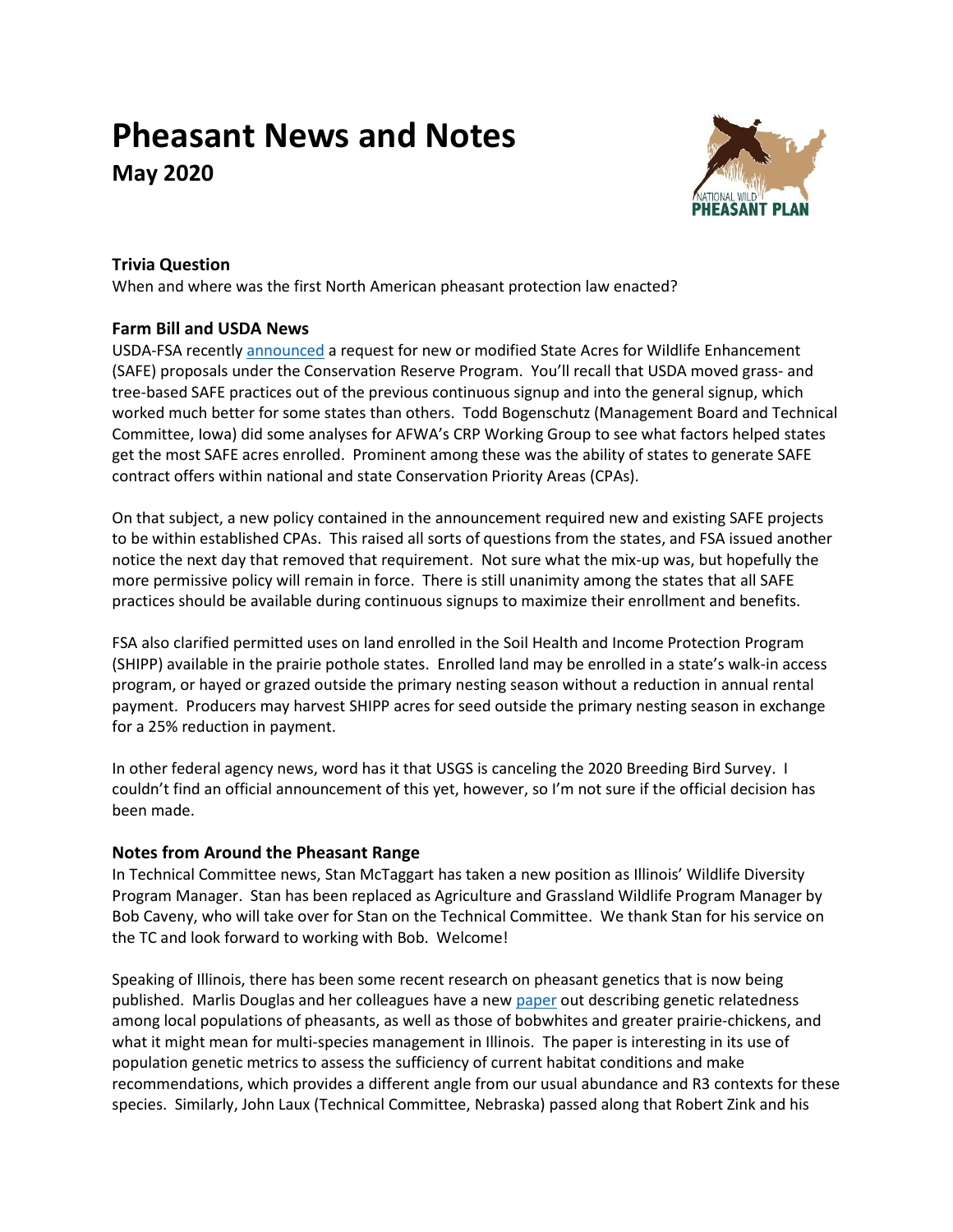students have a *Wildlife Society Bulletin* paper in press detailing a study of genetic structure of pheasants in Nebraska. We'll look forward to see that one soon.

John Laux and I also talked about Nebraska's process to revise their state pheasant plan, as well as their primary research questions. One issue that Nebraska shares with several other states is that their best pheasant range is a half-day's drive from their largest population centers, making it difficult for hunters living there to squeeze a hunt "out west" into one day. That leads to some common questions: how much should we invest in restoring habitat in relatively poorer landscapes that are closer to where more people live? And how much habitat do we need to put into those landscapes before they produce enough birds to make it worthwhile?

We've captured these issues in our draft National Plan revision materials, and hopefully we can work on some cooperative projects in the future that will help answer those questions more precisely than we can now. In the meantime, I took a closer look at trends in the behavior of urban and rural hunters in the National Surveys of Fishing, Hunting, and Wildlife-Associated Recreation to see if anything relevant to these questions was apparent. Comparable surveys have been conducted every five years since 1991; the data below are from that source unless otherwise noted.

First, most know the U.S. is a more urban nation than it used to be, but that is more a function of an increasing urban population than a marked reduction in rural residents (Figure 1). The Census Bureau's definition of "urban" is a "densely settled territory, consisting of core census block groups or blocks that have a population density of at least 1,000 people per square mile and surrounding census blocks that have an overall density of at least 500 people per square mile"; rural residents live in areas that



don't meet this definition. [\(This map](https://www2.census.gov/geo/pdfs/maps-data/maps/thematic/2010ua/UA2010_UA_Pop_Map.pdf) shows where the urban population lived as of the 2010 census.) The national numbers may not be indicative of what's going on in rural areas everywhere, of course; many rural counties have certainly lost population. The upshot is although rural populations don't appear to be growing, they're not declining much, either, at least on a national scale.

That is important because, as we know, rural residents are more likely to hunt than their urban counterparts. If our goal is to stabilize pheasant hunter numbers, stable rural populations work in our favor.

Urban versus rural residents' changes in participation rates by type of hunting are interesting in this context. In the hunting categories below, "big game" includes the usual species plus wild turkeys; "small game" includes upland game birds, squirrels, and rabbits; "migratory birds" is self-explanatory; and "other animals" are mostly the "three P's": pigs, predators, and prairie dogs. As a reminder, national losses of small game hunters far outstrip those of any other category (Figure 2).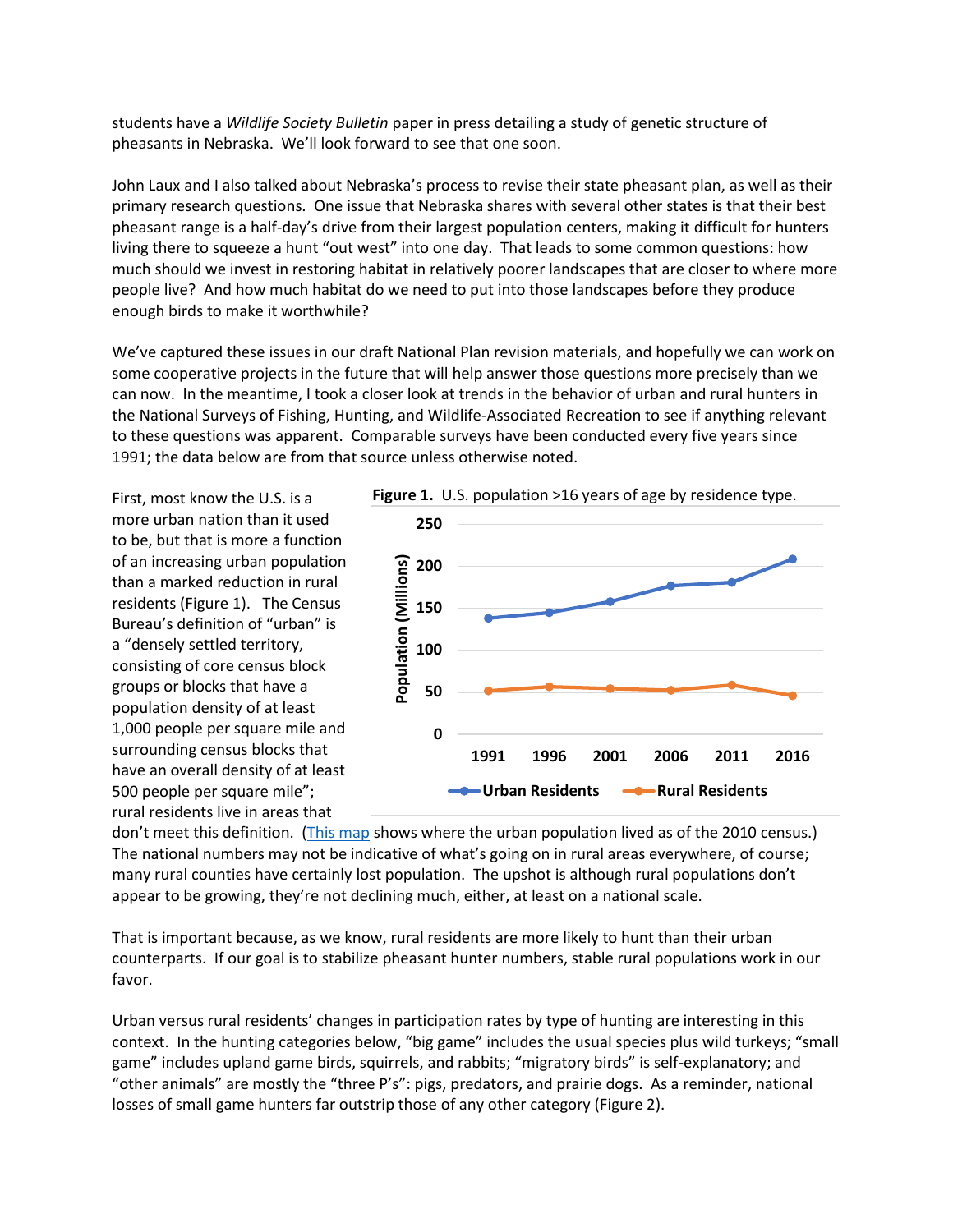Participation rates for urban residents have slipped for all hunting types, though the decline is a bit more pronounced for small game (Figure 3). In contrast, participation among rural residents was relatively stable for all hunting except for small game. Data are sparse for the "other animals" category, so it is not included in some comparisons.



**Figure 2**. Average annual change in hunter participation, 1991-2016.





Since we're most interested in stabilizing hunter numbers rather than participation rates (although either would be great), it is instructive to look at how hunter numbers changed in the five-year increments between surveys (Figure 4). The biggest change in small game hunters occurred between 1996 and 2001, but losses were consistent in the other intervals, as well. Changes in big game and migratory bird hunters were much less consistent and were not synchronous with small game or each other. The primary change in big game hunters occurred between 2011 and 2016, whereas for migratory birds it happened between 2001 and 2006. For all hunting types, numeric losses of rural hunters were greater than those for urban hunters over the 25-year survey period.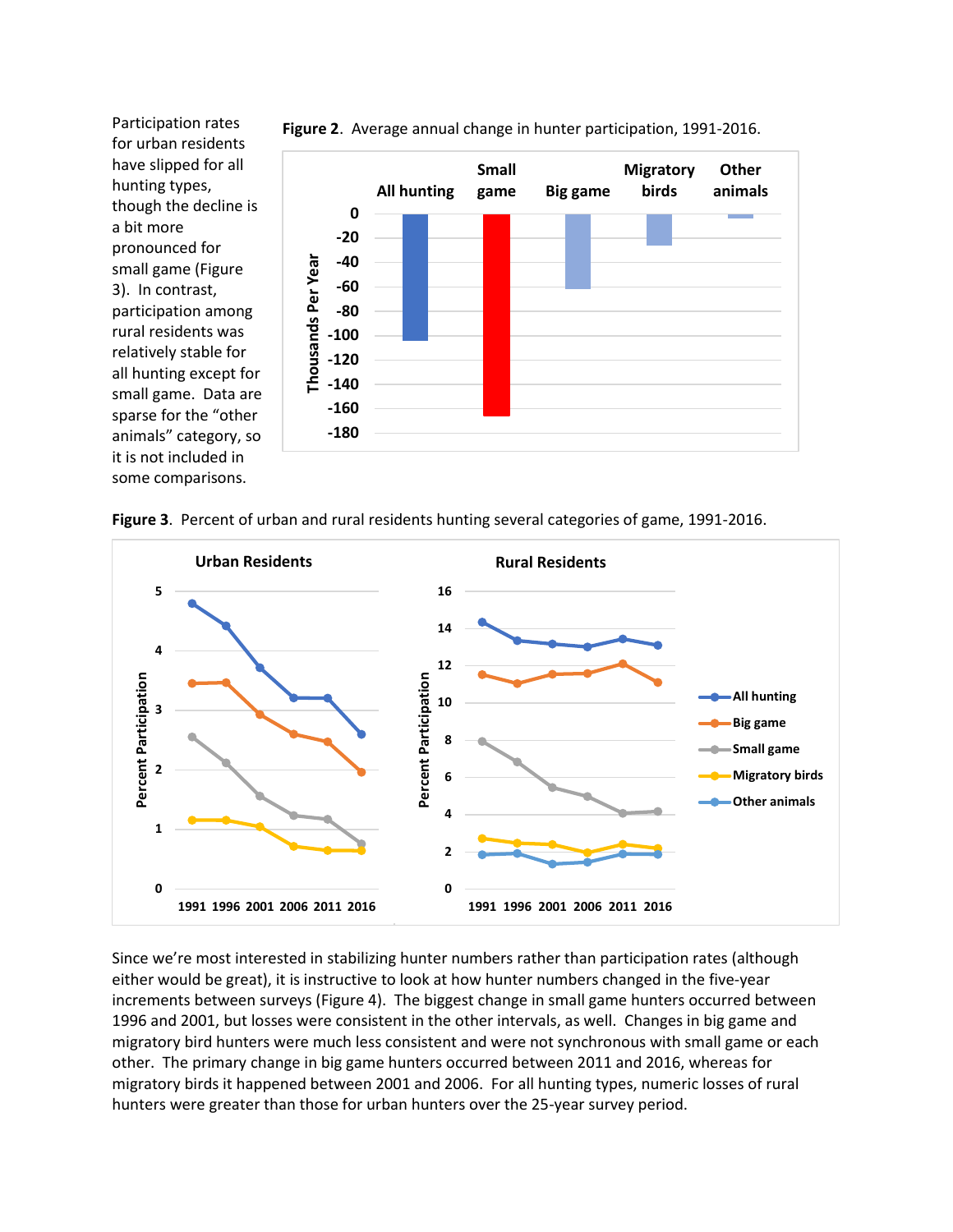

**Figure 4.** Incremental changes in small game, big game, and migratory bird hunter numbers during 1991 through 2016, based on the National Surveys of Fishing, Hunting, and Wildlife-Related Recreation.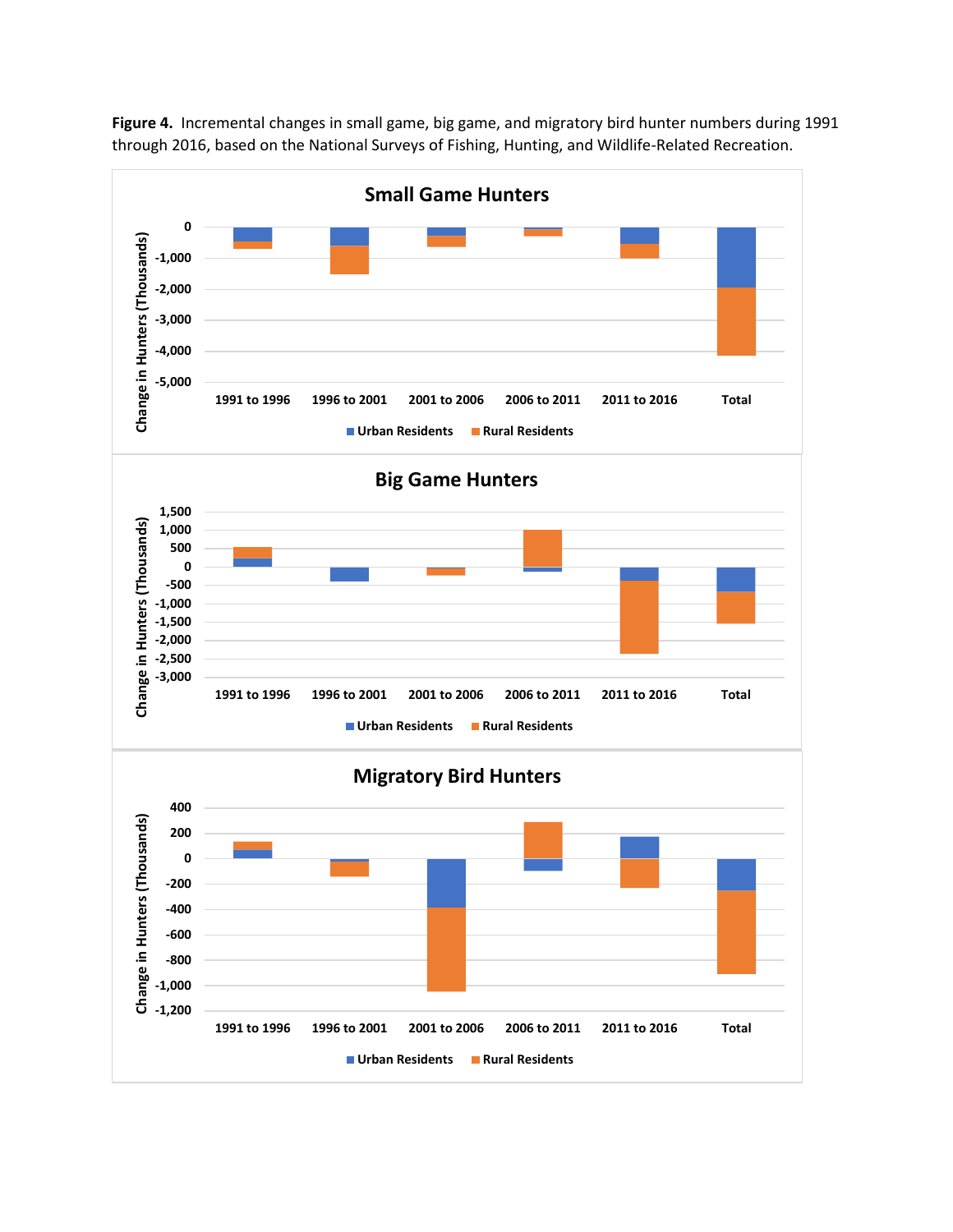The asynchrony of losses among hunter types argues against some overriding factor such as an aging population being the primary driver overall, but we *would* expect age-related hunter declines to occur earlier in the rural population given their senior-skewed distribution (Figure 5). The data also suggest that agencies should take care not to put all their eggs in the basket of retaining urban hunters. As long as overall rural population sizes remain stable, recruiting and retaining rural hunters appears to be both necessary and perhaps more cost-effective than catering to their urban counterparts. Again, the national numbers may not reflect what's going on in each individual state, but they suggest these factors are worth a closer look locally.



#### **Figure 5.**

## **Pheasant-relevant Media**

[South Dakota starting nest predator bounty program again, with coronavirus-related changes](https://www.argusleader.com/story/news/politics/2020/03/24/south-dakota-starting-nest-predator-bounty-program-again-coronavirus-related-changes/2906707001/) [South Dakota habitat stamp](https://brookingsregister.com/article/habitat-funding-on-its-way-to-governor) passes [USFWS proposes historic expansion of hunting and fishing on Service lands](https://www.fws.gov/news/ShowNews.cfm?ref=secretary-bernhardt-proposes-historic-expansion-of-hunting-and-fishing-&_ID=36541) [Ban wildlife markets to avert pandemics, says UN biodiversity chief](https://www.theguardian.com/world/2020/apr/06/ban-live-animal-markets-pandemics-un-biodiversity-chief-age-of-extinction)

## **Recent Literature**

Douglas, M. R., W. [J. B. Anthonysamy, S. M. Mussmann, M. A. Davis, W. Louis, and M. E. Douglas. 2020.](https://doi.org/10.1371/journal.pone.0230735)  [Multi-targeted management of upland game birds at the agroecosystem interface in](https://doi.org/10.1371/journal.pone.0230735)  [midwestern North America. PLoS ONE](https://doi.org/10.1371/journal.pone.0230735) 15(4): e0230735.